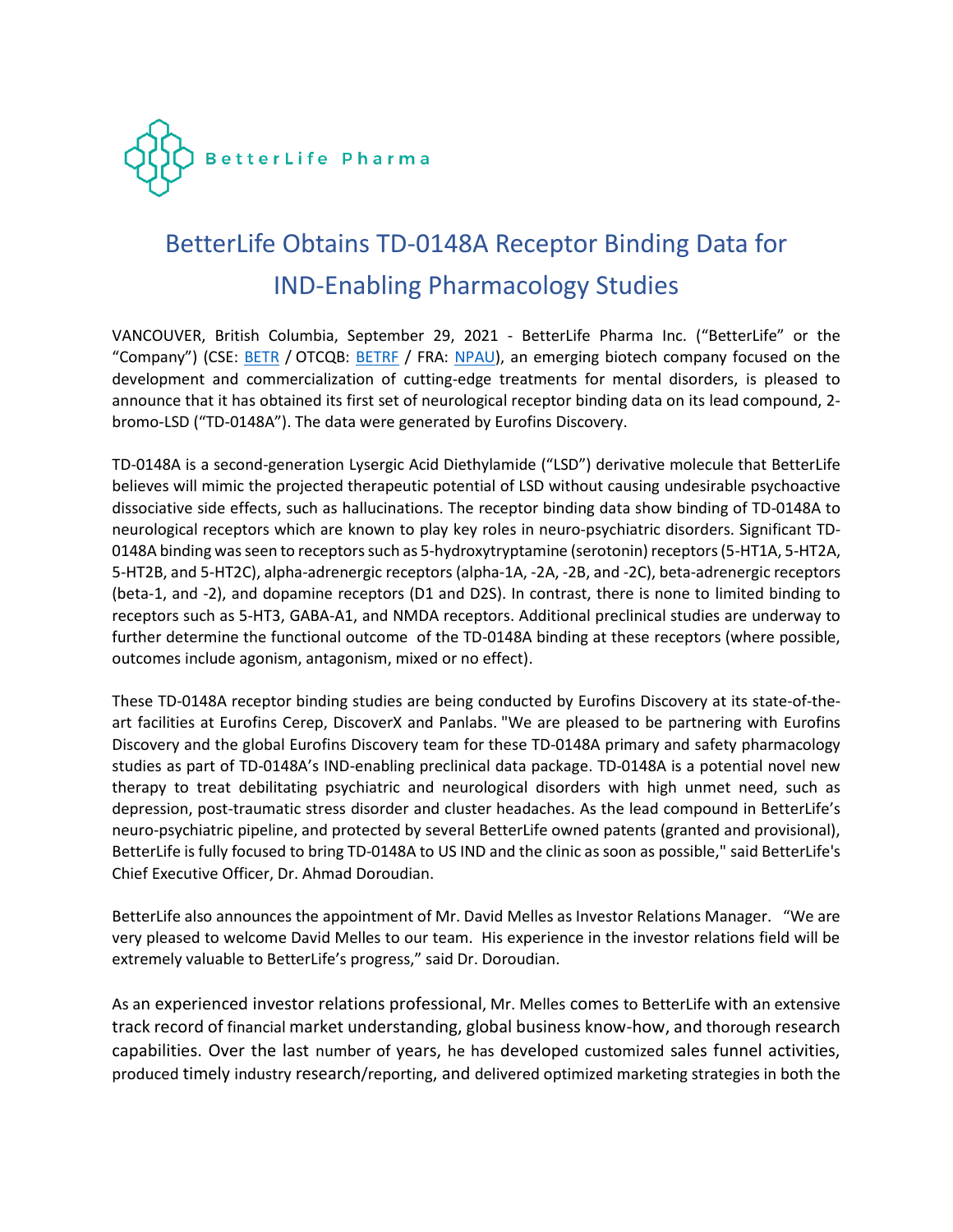North American and Japanese marketplace. Lastly, his financial market experience, from sell-side to buyside, will be a great complement to the existing team.

# **About BetterLife Pharma**

BetterLife Pharma Inc. is an emerging biotechnology company primarily focused on developing and commercializing two compounds, TD-0148A and TD-010, to treat neuro-psychiatric and neurological disorders.

TD-0148A, which is in preclinical and IND-enabling studies, is a non-hallucinogenic and non-controlled LSD derivative in development and it is unique in that it is unregulated and therefore can be self-administered. BetterLife's synthesis patent for TD-0148A eliminates regulatory hurdles and its pending patent for composition and method of use covers treatment of depression, cluster headaches, post-traumatic stress disorder and other neuro-psychiatric and neurological disorders. The global depression drugs market reached US\$12.41 billion in 2019 and projected to reach near US\$25 billion by 2030. According to the WHO, depression is one of the leading causes of disability, impacting approximately 265 million people in the world.

TD-010, which is in preclinical and IND-enabling studies, is based on honokiol, the active anxiolytic ingredient of magnolia bark. BetterLife's pending method of use and formulations patent covers treatment of anxiety related disorders including benzodiazepine dependency and insomnia. The global benzodiazepines market is expected to grow to US\$4.15 billion in 2017 (from US\$3.48 billion in 2019) at a CAGR of 2.25%.

BetterLife also owns a drug candidate for the treatment of viral infections such as COVID-19 and is in the process of seeking strategic alternatives for further development.

For further information please visit [www.abetterlifepharma.com.](about:blank)

## **About Eurofins Discovery**

Eurofins Discovery, a business operating under the Eurofins BioPharma Services division, has supported drug discovery research for over 40 years. Eurofins is recognized as the industry leader for providing drug discovery researchers the largest and most diverse portfolio of standard and custom in-vitro safety and pharmacology assays and panels for drug screening and profiling. In addition to in-vitro safety pharmacology strengths, Eurofins Discovery also offer a broad portfolio of over 3500 drug discovery services and 1800 products. These include in-vitro assays, cell-based phenotypic assays, safety pharmacology and efficacy, ADME toxicology, medicinal chemistry design, synthetic chemistry, and custom proteins and assay development capabilities. Eurofins Discovery supports a variety of drug discovery targets such as GPCRs, Kinases, Ion Channels, Nuclear Hormone Receptors and other proteins and enzymes. The Eurofins Discovery capabilities, expertise, knowledge and skill sets enable it to provide clients the benefit of being able to work with a single outsourcing provider for all their drug discovery programs.